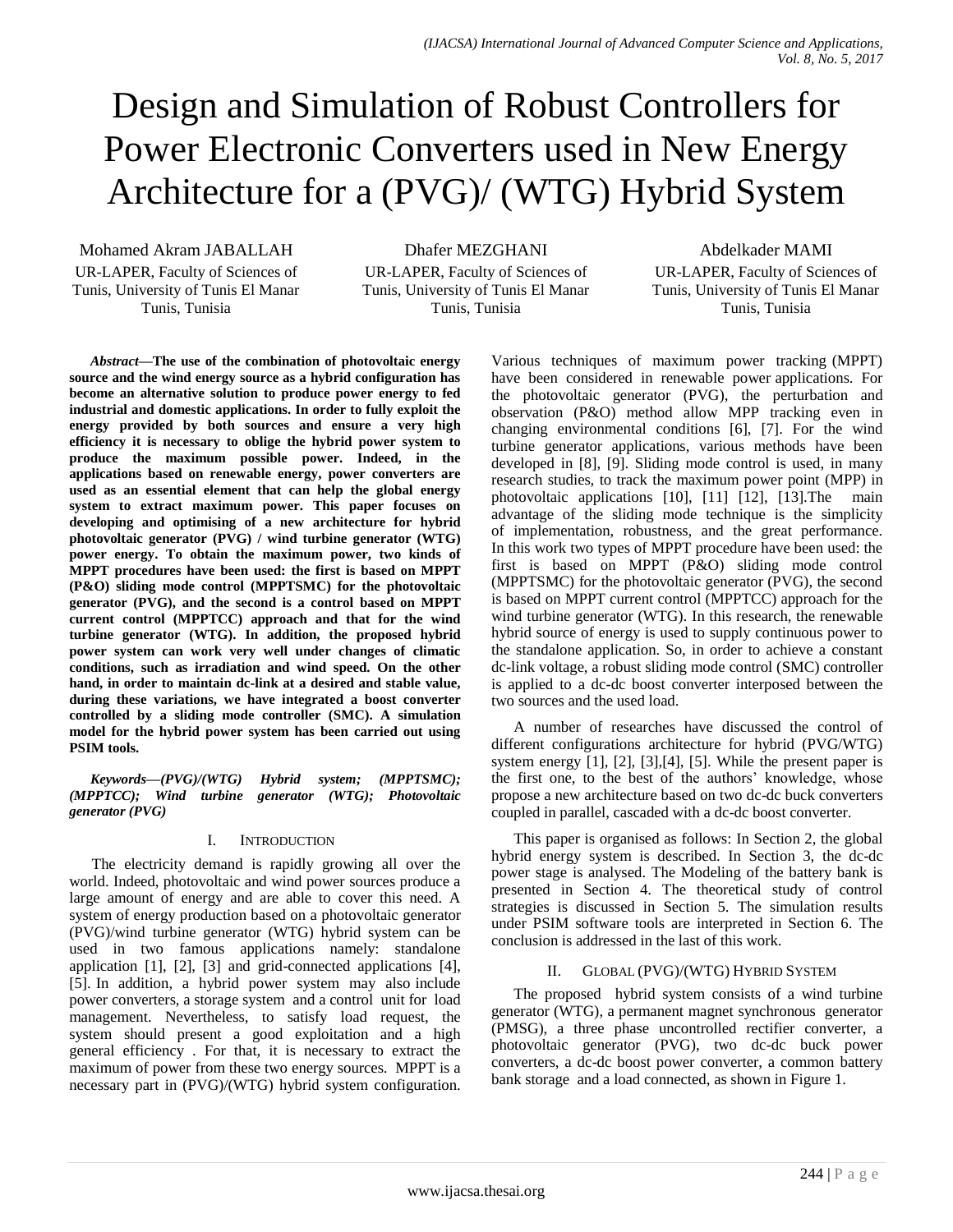

Fig. 1. The global (PVG)/(WTG) hybrid system.

#### *A. Modelling of the photovoltaic generator(PVG)*

A photovoltaic cell can be described by the equivalent circuit diagram in Figure 2, constituted by a source of current Iph, depending on the photovoltaic irradiance in parallel with a diode and a shunt resistor  $R_{sh}$ , the all in series with a resistance Rs . The simplified equivalent electric system of a photovoltaic cell designated by the coming equations [14], [15]:

$$
I_{PV} = I_{Ph} - I_d
$$
\n
$$
I_{L} = \left[ \begin{array}{c} q \cdot V_{PV} \\ \end{array} \right] \qquad (1)
$$

$$
I_d = I_S \cdot \left[ \exp\left( \frac{q \cdot V_{PV}}{A \cdot k \cdot T} \right) - 1 \right]
$$
 (2)

$$
I_{Ph} = \left[I_{SC} + K_I \cdot (T - T_{Ref})\right] \cdot \frac{S}{S_r}
$$
\n(3)

$$
I_S = I_{RS} \cdot \left(\frac{T}{T_{Ref}}\right)^{\left(\frac{3}{A}\right)} \cdot \exp\left[\frac{q \cdot E_{gap}}{A \cdot k} \left(\frac{1}{T_{Ref}} - \frac{1}{T}\right)\right]
$$
(4)

$$
I_{RS} = \frac{I_{SC}}{\exp\left(\frac{q \cdot V_{OC}}{A \cdot k \cdot T_{Ref}}\right) - 1}
$$
 (5)

$$
I_{PV} = I_{Ph} - I_S \left[ \exp\left(\frac{q \cdot (V_{PV} + I_{PV} \cdot R_S)}{A \cdot k \cdot T}\right) - 1 \right] - \left(\frac{V_{PV} + I_{PV} \cdot R_S}{R_{Sh}}\right) \tag{6}
$$



Fig. 2. The equivalent electric circuit of a photovoltaic cell

Where q is the charge of the electron, A is diode ideality factor, k is Boltzmann's constant, and T is the cell's operating temperature in kelvin.  $I_s$  is the cell dark saturation current.  $I_{\rm{SC}}$ is the short-circuit current,  $K_I$  is the temperature coefficient of the cell's short circuit (Amperes/ K),  $T_{\text{Ref}}$  is the cell reference temperature in kelvin, S is the solar irradiance in  $W/m^2$  and  $S_r$ represents the reference solar irradiance  $(W/m^2)$ ,  $S_r =$  $1000(W/m<sup>2</sup>)$ . V<sub>OC</sub> is the open-circuit voltage at reference temperature  $T_{\text{Ref}}$ . I<sub>RS</sub> is the cell's reverse saturation current in ampere at  $T_{\text{Ref}}$ , and the solar radiation 1000(W/m<sup>2</sup>). E<sub>gap</sub> is the band-gap energy of the semiconductor used in the cell.

The characteristics  $P_{pv}(V_{pv})$ ,  $I_{pv}(V_{pv})$  under different irradiance levels is shown in Figure 3 and the characteristic  $P_{pv}(V_{pv})$ ,  $I_{pv}(V_{pv})$  under different temperature is shown in Figure 4. As illustrated in the figures, the temperature have a commanding influence on the open circuit voltage  $V_{OC}$ , and photovoltaic irradiance has an impact on the short-circuit current.



Fig. 3. Photovoltaic generator characteristics under different level of irradiance and at (25°C): (a)  $I_{pv} = f(V_{pv})$ , (b)  $P_{pv} = f(V_{pv})$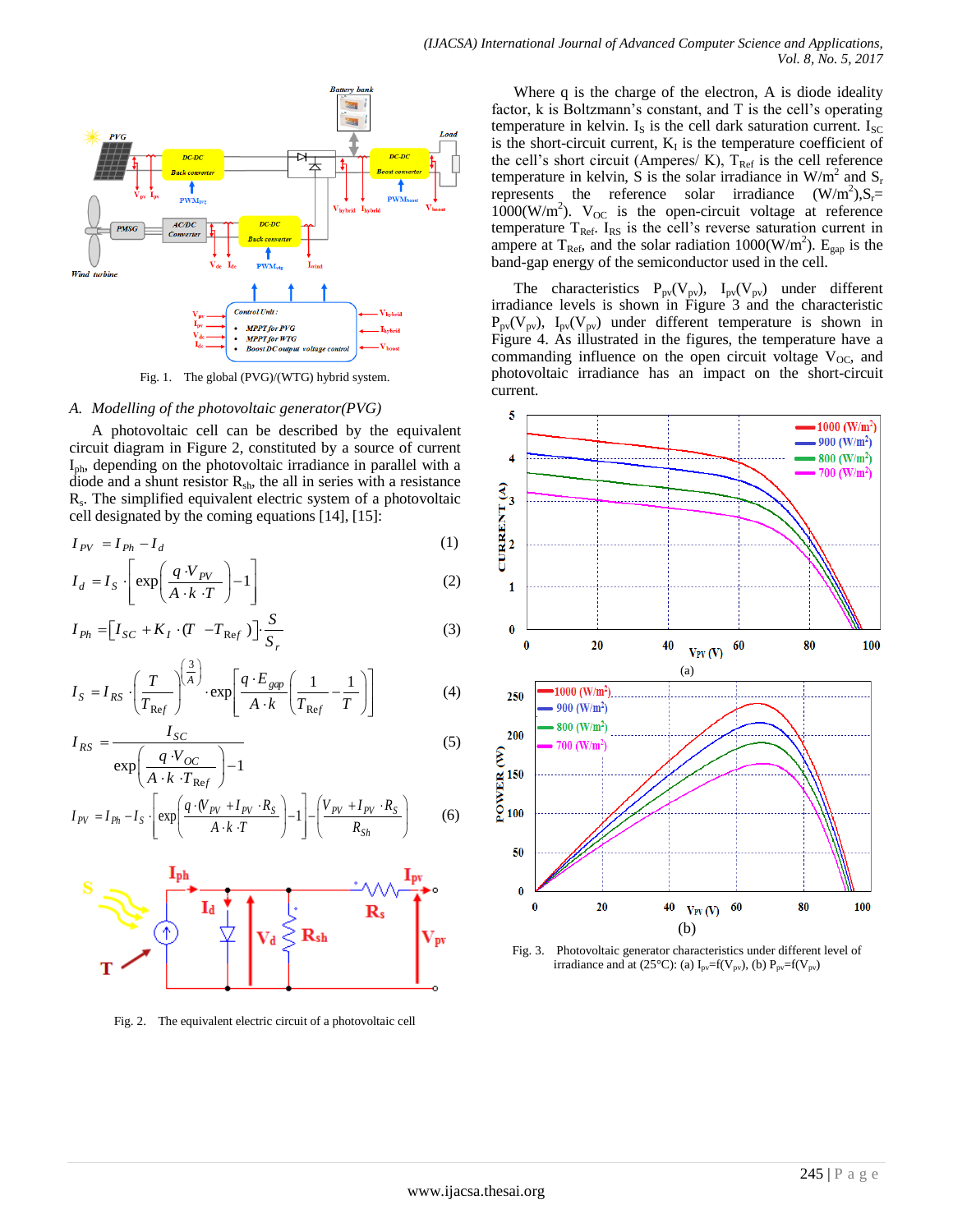

Where  $\Omega_{\text{turbine}}$  is the angular velocity of the rotor of the (WT). The curve of the output power of the wind turbine (WT) versus to different level of wind speed is shown in Figure 5.



Fig. 5. Output power of the (WT) versus to different level of wind speed

*b) Modelling of the permanent magnetic synchronous generator (PMSG)* 

These types of generators are the most used, in the category of small wind turbine generator (SWTG) for its low cost and simplicity. The mathematical model of the (PMSG) is given [17] by:

$$
v_q = -R_s i_q - L_q \frac{di_q}{dt} + \omega_e L_d i_d + \omega_e \lambda_m
$$
\n(9)

$$
v_d = -R_S i_d - L_d \frac{di_d}{dt} + \omega_e L_q i_q \tag{10}
$$

Where  $R_s$  is the stator winding resistance;  $L_d$  and  $L_q$  are stator inductances in direct and quadrature axis, respectively;  $i_d$  and  $i_q$  are the currents in direct and quadrature axis, respectively;  $\omega_e$  is the electrical angular speed of the generator;  $\lambda_{m}$  is the amplitude of the flux linkage. The expression for the electromagnetic torque can be described as:

$$
T_{em} = \left(\frac{3P}{2}\right) \left[ \left(L_d - L_q\right) i_q i_d + i_q \lambda_m \right]
$$
 (11)

Where  $P$  is the number of poles pairs. The relation between electrical angular speed  $\omega_e$  and mechanical angular speed  $\Omega_{\text{turbine}}$  is expressed by:

$$
\omega_e = \frac{P}{2} \Omega_{\text{turbine}} \tag{12}
$$

## *c) Modelling of the three phase uncontrolled rectifier*

Figure 6 shows the PMSG with a three phase diode rectifier.  $R_s$  is the stator resistance,  $L_s$  is the stator inductance of PMSG. The instantaneous voltage (phase a) of (PMSG) are given by [18]:

$$
V_{an} = V_m \sin(\omega t) \tag{13}
$$

Fig. 4. Photovoltaic generator characteristics under different level of temperature and at 1000(W/m<sup>2</sup>): (a) I<sub>pv</sub>=f(V<sub>pv</sub>), (b) P<sub>pv</sub>=f(V<sub>pv</sub>)

#### *B. Modelling of the wind turbine generator (WTG) system*

In general, a wind turbine generator (WTG) system consists of a wind turbine with blades which takes the energy of the air mass in motion, a synchronous machine with permanent magnets for the electromechanical conversion, a three phase uncontrolled rectifier, which makes the (AC/DC) electric conversion.

## *a) Modelling of the wind turbine (WT)*

A wind turbine (WT) is a machine that converts wind energy into mechanical energy. The power developed by a (WT) is demonstrated [16] by:

$$
P_{turbine} = \frac{1}{2} C_p (\beta, \lambda) \rho \pi R^2 V_v^3 \tag{7}
$$

Where R is the radius of the (WT),  $V_v$  is the wind speed,  $\rho$  is the air density,  $C_p(\beta, \lambda)$  is the power coefficient,  $\lambda$  is the tip speed ratio and  $\beta$  is the pitch angle. In this work  $\beta$  is fixed to zero. The tip speed ratio is defined by:

$$
\lambda = \frac{R\,\Omega_{\text{turbine}}}{V_V} \tag{8}
$$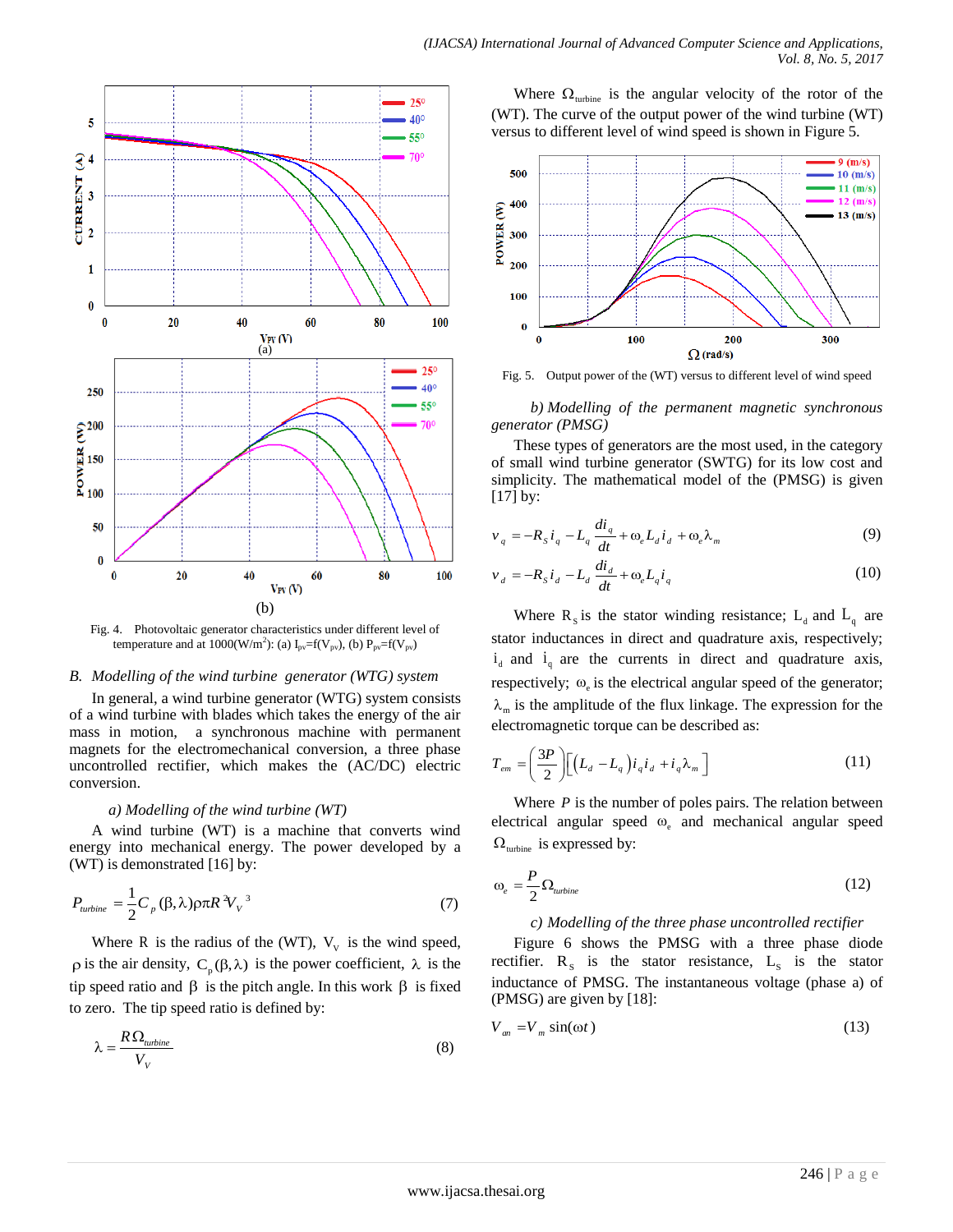Where,  $V_m$  is the peak value of phase voltage. The dc voltage and current output depend on the generator voltage and current as follows:

$$
V_{dc} = \frac{3\sqrt{3}}{\pi} V_m = \frac{3\sqrt{6}}{\pi} \lambda_{m-\text{eff}} P \Omega \tag{14}
$$

$$
I_{dc} = \frac{\pi}{\sqrt{6}} I_a \tag{15}
$$

Where  $\lambda_{m-\text{eff}}$  is the amplitude of the flux linkages (Wb).  $V_{dc}$  and  $I_{dc}$  are average output voltage and current of the rectifier, and  $I_a$  is the output current of the generator (phase a).



Fig. 6. (PMSG) with three phase diode rectifier

### III. (DC-DC) POWER STAGE

(DC-DC) the power converter is an electronic circuit that converts a source of dc current from one voltage level to another. In this paper, two dc-dc buck converters and a dc-dc boost converter are used in order to achieve a high efficiency of the hybrid system. This section describes the mathematical model and the design of these power converters [19].

#### *A. (DC-DC) Buck converter*

(DC-DC) a buck converter, illustrated in Figure 7 is used in our work as an intermediate between the photovoltaic generator (PVG), wind turbine generator (WTG) and the load to extract the maximum power from these two sources. We can easily deduce the average output voltage and current in the load as [19]:

$$
\begin{cases}\nV_o = \alpha_{back} V_{in} \\
I_o = (1/\alpha_{back}) I_L\n\end{cases}
$$
\n(16)

With 
$$
0 < \alpha_{\text{back}} < 1
$$



Fig. 7. Basic schema of (dc-dc) buck converter

#### *B. (DC-DC) boost converter*

In this power converter illustrated in Figure 8, the average output voltage is greater than the input voltage. The average output voltage and current in the load are given by [19]:

$$
\begin{cases}\nV_o = \left(\frac{1}{1 - \alpha_{boost}} W_{in}\right) \\
I_o = (1 - \alpha_{boost}) I_L\n\end{cases}
$$
\n(17)

With  $0 < \alpha_{boost} < 1$ 



Fig. 8. Basic schema of (dc-dc) boost converter

#### IV. MODELING OF THE BATTERY BANK

Different types of battery models are presented in the literature [20]. In this wok the linear model is used as the battery model. This model consists of an ideal battery with open-circuit voltage,  $E_0$  and an equivalent series resistance,  $R<sub>S</sub>$ . V<sub>batt</sub> represents the terminal voltage of the battery. This terminal voltage can be obtained from the open circuit tests as well as from load tests conducted on a fully charged battery. Figure 9 illustrated the linear model of the battery.



Fig. 9. Basic schema of the battery linear model

### V. CONTROL STRATEGIES OF THE (PVG)/(WTG) HYBRID **SYSTEM**

#### *A. Maximum power tracking strategies the (PVG)/(WTG) hybrid system*

#### *1) MPPT (P&O) Technique:*

Perturb and Observe (P&O) is one of the MPPT techniques. This method uses the (voltage/current) to compute maximum power. As its name indicates, this method works by perturbing and observing the impact of the system regulation on the output power of the renewable energy sources [21]. Figure 10 shows (P&O) algorithm flowchart.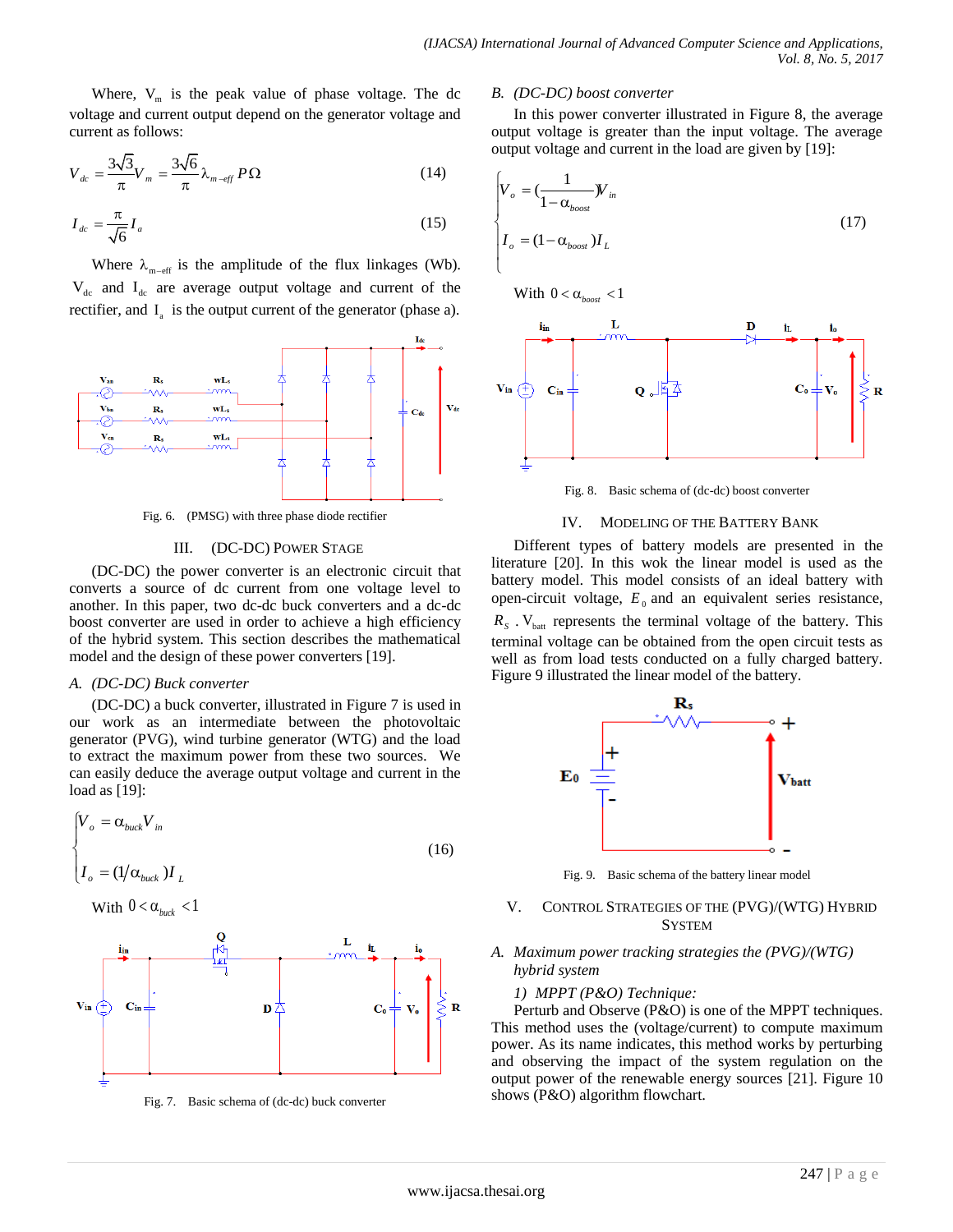

Fig. 10. (P&O) algorithm flowchart

*2) Maximum tracking control strategy for the (WTG):* The aim of the MPPT technique is to set the power coefficient  $C_p$  to its maximal value.  $C_p = C_{pmax}$ , corresponding to the  $\lambda_{opt}$  [22-23]:

$$
\Omega_{opt}^{}=\frac{\lambda_{opt}^{}}{R}V_{_V}
$$

(18) We deduce the maximum value of the power of the (WTG) as:

$$
P_{\text{max}} = K_{opt} \Omega_{turbine}^3 \tag{19}
$$

The optimal torque allowing the (MPPT) is given by:

$$
T_{em\_ref} = K_{opt} \Omega_{turbine}^{2} \tag{20}
$$

Where

$$
K_{opt} = 0.5 \rho \pi R^2 \left(\frac{R}{\lambda_{opt}}\right)^3 C_{p \max} \tag{21}
$$

The dc-dc buck converter is used to track the maximum power of the PMSG at any wind speed. In this work the (P&O) algorithm is used to generate a reference current  $I_{ref}$ , which is compared to the measured battery current  $I<sub>bat</sub>$ . After that, the error between  $I_{ref}$ , and  $I_{bat}$  is passed through a PI controller. The output of the PI controller is added to the measured voltage of the combination of the two sources  $V_{hybrid}$  and divided by the measured output voltage of the uncontrolled rectifier  $V_{dc}$  to generate the duty cycle. The duty cycle generated is used to produce the right PWM pulse for the switch of the dc-dc buck converter. Finally, the PMSG will work under the desired condition. In the other hand, when the wind reaches a certain speed, the available wind power can exceed the nominal power of the (WTG), which can impair the correct operation of the PMSG and the dc-dc buck converter. To limit the power value, the author in [9] has used a technique which consists of imposing a limit value of power and was

compared it to the measured power on the battery side to set the reference value of power. In our work, we imposed a limit current which corresponds to the limiting power, in our case 550(W). This value was compared with the value of the current generated by the (P&O) algorithm to impose the final reference current value that was used in our control strategy.

The (MPPTCC) diagram of the wind turbine generator (WTG) system is shown in Figure 11.



Fig. 11. The MPPT strategy control of the wind turbine generator (WTG)

*3) The Proposed MPPT Sliding Mode Control(MPPTSMC) approach:*

The aim of this section is to develop a novel approach to extract the maximum power from the photovoltaic generator using a sliding mode control (SMC).

Sliding mode control (SMC) is a nonlinear control solution and a variable structure control (VSC). It is a technique that maintains the system trajectory along a particular surface, which is commonly called a sliding surface. The design of the control can be realised in three main steps very dependent on each other [24]:

- The choice of the surface.
- The establishment of the existence of convergence conditions.
- Determining of the control law.

In this section, we are interested in the synthesis of a sliding mode control using a reference voltage  $V_{ref}$  provided by an MPPT (P&O) algorithm to extract the maximum power from the photovoltaic generator. The sliding surface assures that the sliding movement is reached and regulates the output voltage of the dc-dc buck converter at desired value  $V_{\text{desired}} = 24V$ .

After determined  $V_{ref}$ , the (SMC) algorithm calculate the difference between the obtained photovoltaic voltage  $V_{\text{pv}}$  and the  $V_{ref}$  and then, via the buck converter force the photovoltaic generator to operate at the reference voltage  $V_{ref}$  and therefore at the maximum power zone [25].

$$
S(V_{hybrid}, U, \psi) = V_{pV} - V_{ref} + K \psi
$$
\n(22)

$$
\dot{\Psi} = V_{hybrid} - V_{desired}, \Psi(0) = 0
$$
\n(23)

Where V<sub>desired</sub> desired output voltage of the dc-dc buck (24V). K is a positive constant and  $V_{hybrid}$  is the voltage value of the combination of the two sources.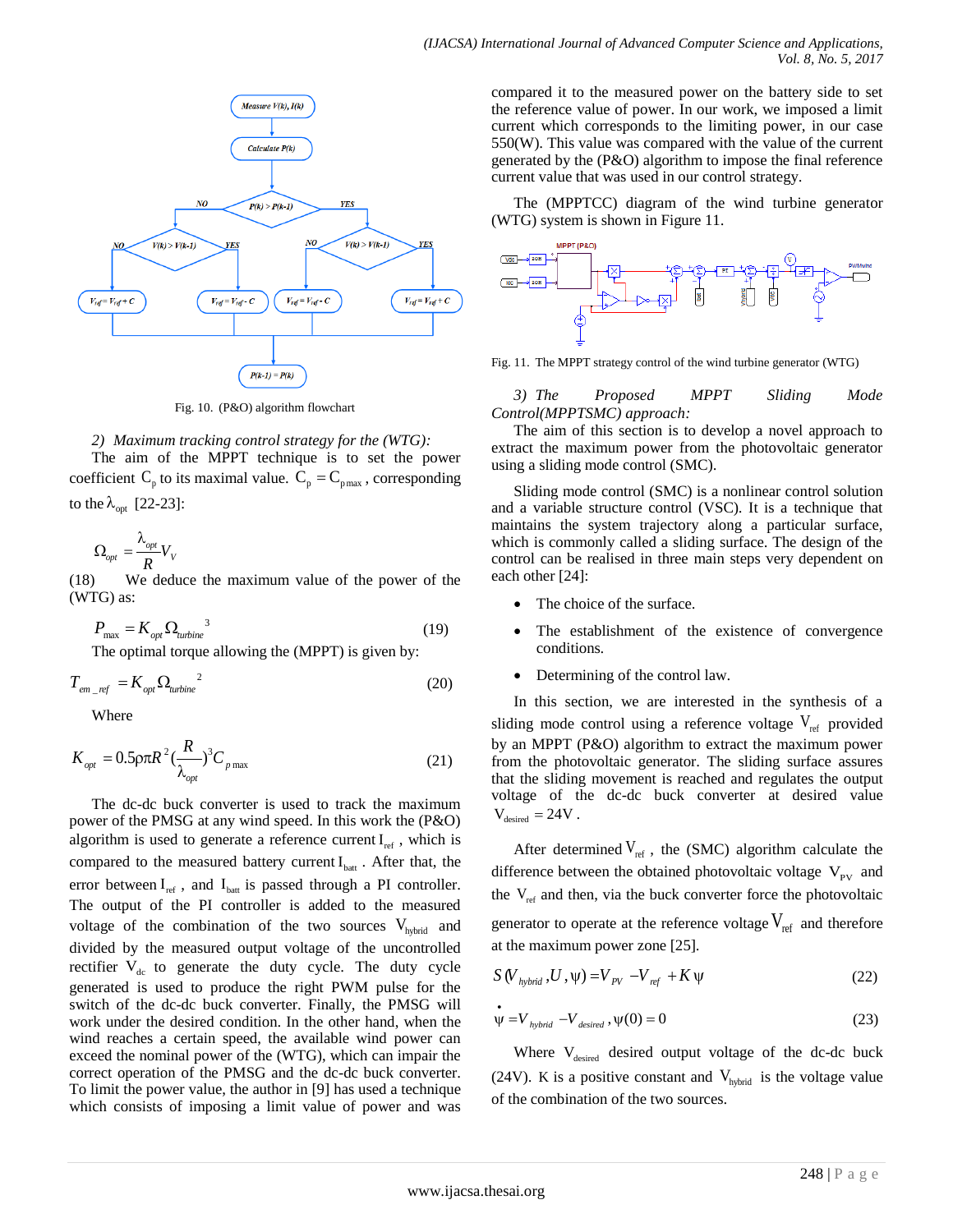The control law for this case is described by:

$$
U = \begin{cases} 1 & S(V_{hybrid}, U, \psi) \ge 0 \\ 0 & S(V_{hybrid}, U, \psi) < 0 \end{cases}
$$
 (24)

Indeed, if  $S \ge 0$  then the operating point is to the right of the reference voltage  $V_{ref}$ , the command must move it to the left. This is possible, if  $U = 1$ . On the other hand, if  $S < 0$  then the operating point is on the left of the reference voltage  $V_{ref}$ , the command must move it to the right. This is possible if  $U = 0$  .The (MPPTSMC) diagram of the photovoltaic generator (PVG) system is shown in Figure 12*.*



Fig. 12. The MPPT strategy control of the photvoltaic generator (PVG)

#### *4) Boost output votage sliding mode control:*

We propose in this section, a control strategy of the output voltage of the hybrid system. Indeed, in the most industrial applications supplied by a renewable energy source, such as water pumping, the load must be powered by a constant voltage. In our work, we intercalated a dc-dc boost converter, in cascade with the output of the combination of the two sources, controlled by a sliding mode controller (SMC) to reach the desired output voltage.

The control law for this case is described by:

$$
U_1 = \begin{cases} 1 & S_1 \ge 0 \\ 0 & S_1 < 0 \end{cases}
$$
 (25)

Where  $S_1$  is the sliding surface.

The following values were considered,  $x_1 = I_{Hybrid}$  and  $x_2 = V_{\text{boost}}$ . The goal here is to reach the reference voltage value,  $V_{\text{boost}_{\text{ref}}}$ :

$$
x_2 = V_{\text{boost\_ref}} \tag{26}
$$

Based on the theory of sliding mode proposed in [26], we can define the sliding mode surface as follows:

$$
S_1 = x_1 - I_{Lref} = 0 \tag{27}
$$

To impose  $S_1 = 0$ , we will use the control signal  $U_1$ proposed in [26]:

$$
U_1 = \frac{1}{2}(1 - sign(S_1))
$$
\n(28)

The (SMC) diagram of the (dc-dc) boost converter is shown in Figure 13.



Fig. 13. The (SMC) of the (dc-dc) boost converter

#### VI. SIMULATION RESULTS AND DISCUSSION

In order to validate the proposed strategies of power control and show its effectiveness, a simulation of the global system described in Figure 14 was carried out using PSIM software [27]. The (PVG) consist of four photovoltaic modules of Kaneka k60 of 60(W) [28] are connected in parallel, and a combined block is formed with dc-dc buck power converter. In the other hand, the AIR X 400W small (WTG) [29] coupled with (PMSG), a three phase uncontrolled rectifier and the dcdc buck converter. Technical parameters of the (PVG) and the (WTG) are shown in Table1, Table 2 respectively.

TABLE I. KANEKA K60 VALUES USED WITH THE PSIM SOFTWARE TOOL (AT STANDARD TEST CONDITIONS: 1000W/M2 & 25°C)

| <b>Parameters</b>                       | <b>Values</b>   |  |
|-----------------------------------------|-----------------|--|
| Maximum Power $P_{\text{max}}$          | $60W (+10/-5%)$ |  |
| <b>Cells per Module</b>                 | 108             |  |
| Voltage at $P_{max}$                    | 67 V            |  |
| Current at $P_{\text{max}}$             | 0.91A           |  |
| Open Circuit Voltage $(V_{oc})$         | 94 V            |  |
| <i>Short-Circuit Current</i> $(I_{sc})$ | 1.19A           |  |
| <b>Shunt Resistance R</b> <sub>sh</sub> | 4 ohm           |  |
| Series Resistance R.                    | $0.16$ ohm      |  |

TABLE II. TECHNICAL SPECIFICATIONS OF THE AIR X WIND TURBINE USED WITH THE PSIM SOFTWARE TOOL

| <b>Parameters</b>               | <b>Values</b>                  |
|---------------------------------|--------------------------------|
| <b>Rotor Diameter</b>           | $46$ in $(1.15 \text{ m})$     |
| Weight                          | 13 lb (5.85 kg)                |
| <b>Start Up Wind Speed</b>      | 15.6 mph $(7.5 \text{ m/s})$   |
| Voltage                         | 24 VDC                         |
| <b>Rated Power</b>              | 386 watts at 28 mph (12.5 m/s) |
| <b>Base rotational speed</b>    | $1700$ rpm                     |
| <b>Initial rotational speed</b> | $500$ rpm                      |
| Moment of inertia               | $0.001$ m Kg.m <sup>2</sup>    |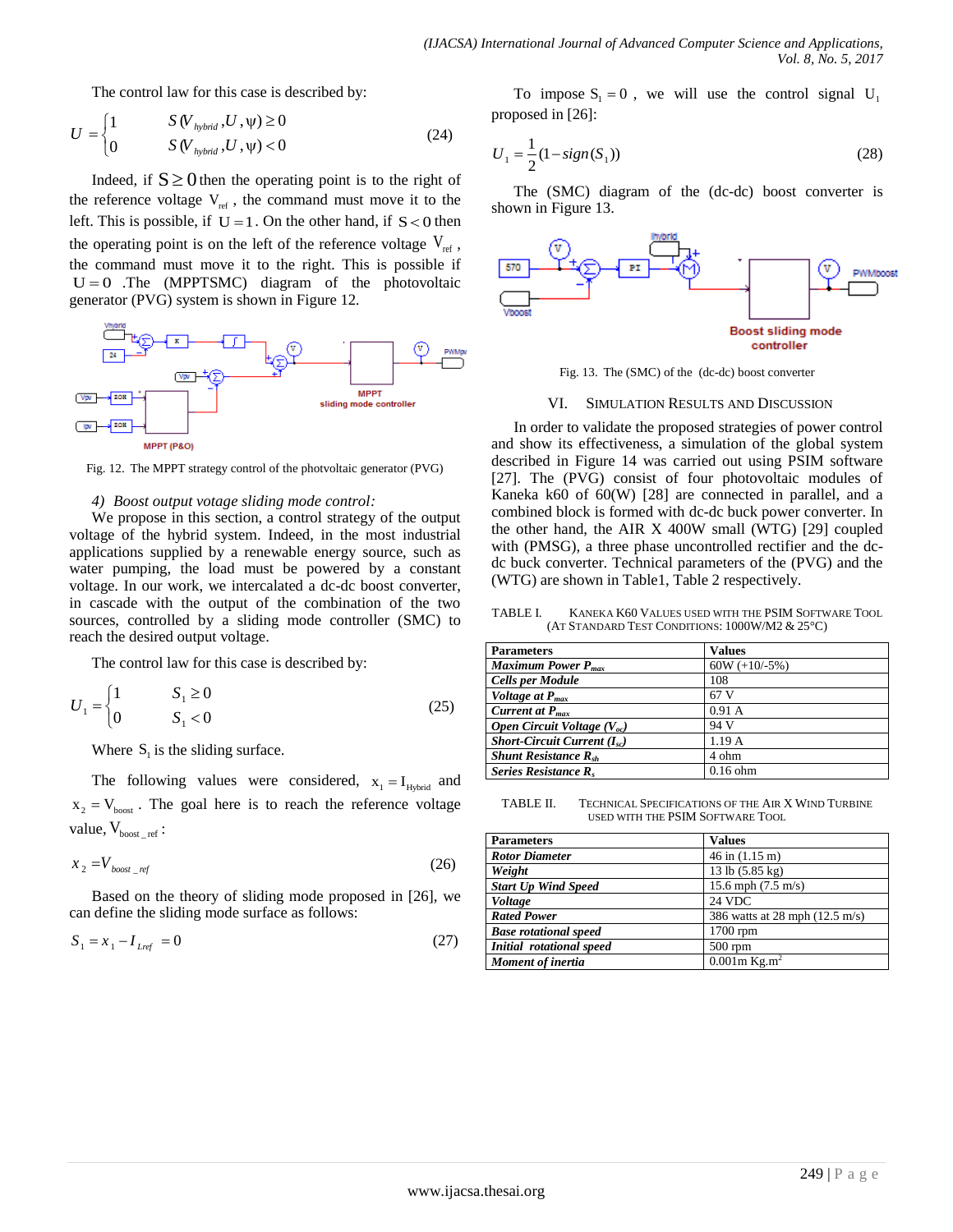

Fig. 14. Simulation bloc of the (PVG) / (WTG) hybrid system

*1) Simulation results of the photovoltaic generator (PVG) system*

The photovoltaic irradiation level starts from  $(800 \text{W/m}^2)$ , then increases to  $(1000W/m<sup>2</sup>)$ , after that decreases to  $(650W/m<sup>2</sup>)$ , and reach the value of  $900W/m<sup>2</sup>$  finally. In this work the temperature is fixed to the value 25°C. Figure 15 shows the photovoltaic sunshine profile.



The dc-dc buck converter is used here as a matching stage, it helps to extract the maximum power from the photovoltaic panel and ensure a good use of the power energy. The parameters design of the dc-dc buck converter used in the (PVG) system is illustrated in Table 3.

Figure 16 shows the output voltage of the (PVG) under different levels of irradiance, and we can see that its value is nearly equal to the output voltage  $(V_{mpp})$  of the photovoltaic panel at the maximum power point and the value is about  $67(V)$ . The output voltage of the buck converter used in the (PVG) is illustrated in Figure 17, and we can notice that the value is nearly stable at 24 V.

| TABLE III. | DESIGN OF THE BUCK CONVERTER FOR THE (PVG) SYSTEM |  |  |
|------------|---------------------------------------------------|--|--|
|------------|---------------------------------------------------|--|--|

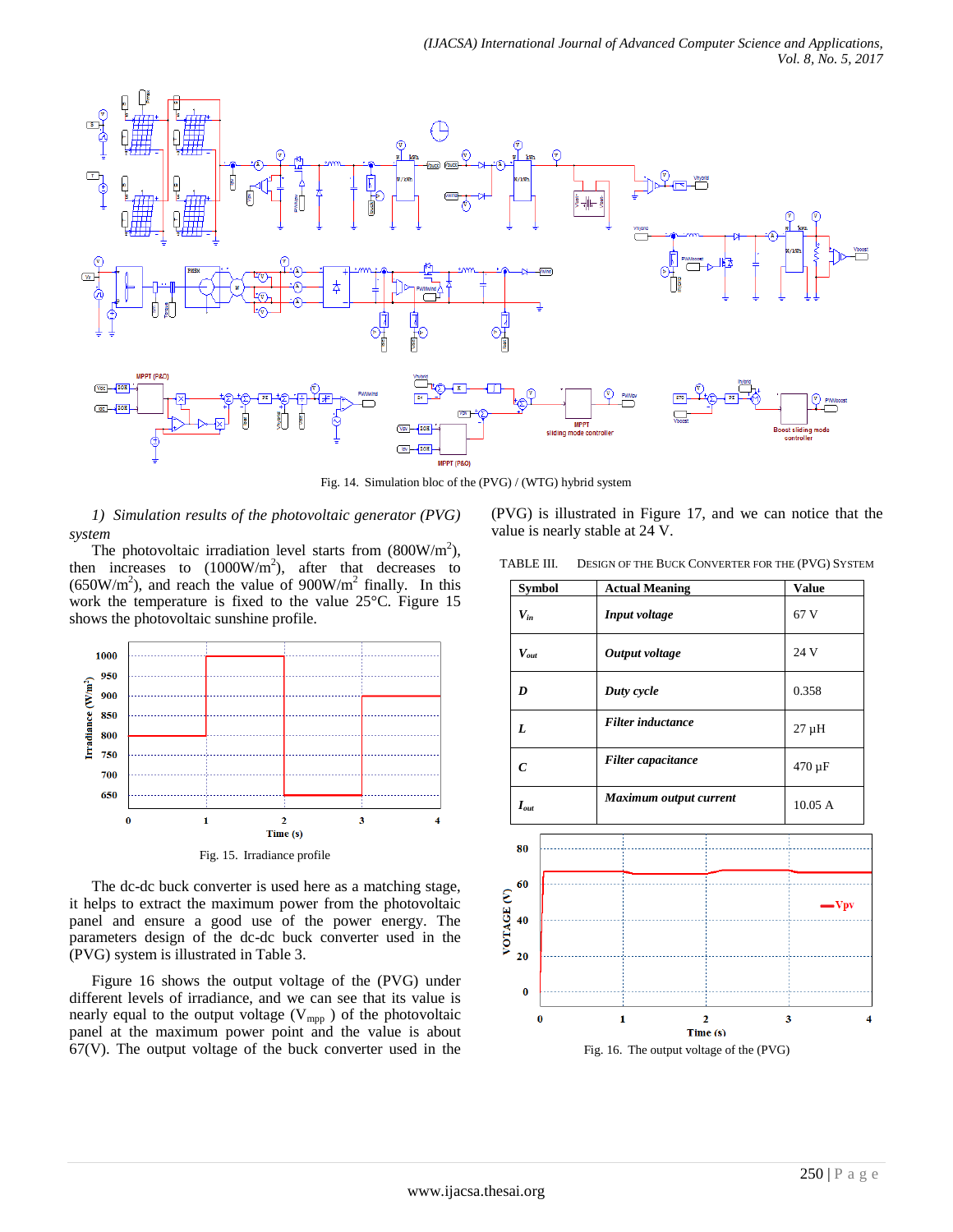

Fig. 17. The output voltage of the dc-dc buck converter used in (PVG) system

At the period of simulation between  $3(s)$  and  $4(s)$  of Figure 15, the photovoltaic irradiance is fixed at  $900$  (W/m<sup>2</sup>). At this condition, the output current delivered from the (PVG) is 3.24(A) as shown in Figure 18 and the output current of the dcdc buck converter is equal to 8.69(A) as shown in Figure 19.



Fig. 19. The output current of the dc-dc buck converter in (PVG) system

Time (s)

Figure 20 shows the waveform of the output powers of the (PVG) and the dc-dc buck converter for step change of irradiance from 800 (W/m<sup>2</sup>) to 1000 (W/m<sup>2</sup>) to 650 (W/m<sup>2</sup>), and then to 900 (W/m<sup>2</sup>).

The pursuit of maximum power point is good and without oscillation. The yield is maximal and the efficiency of the





Fig. 21. The efficiency of the (PVG) system

*2) Simulation results of the wind turbine generator system* For the wind speed, the changing profile is shown in Figure 22. It evolves from a value of  $11(m/s)$  to 12 (m/s), then to 10.5 (m/s) and finally it increases to a value of 12.5 (m/s).The dc-dc buck converter is used here as a matching stage, it helps to extract the maximum power from the wind turbine generator (WTG). The parameters design of the dc-dc buck converter used in the (WTG) is illustrated in Table 4.

TABLE IV. DESIGN OF THE BUCK CONVERTER FOR THE (WTG) SYSTEM

| <b>Symbol</b> | <b>Actual Meaning</b>     | <b>Value</b> |
|---------------|---------------------------|--------------|
| $V_{in}$      | Input voltage             | 67.74 V      |
| $V_{out}$     | Output voltage            | 24 V         |
| D             | Duty cycle                | 0.354        |
| L             | <b>Filter</b> inductance  | $50 \mu H$   |
| C             | <b>Filter</b> capacitance | $470 \mu F$  |
| $I_{out}$     | Maximum output current    | 16.04 A      |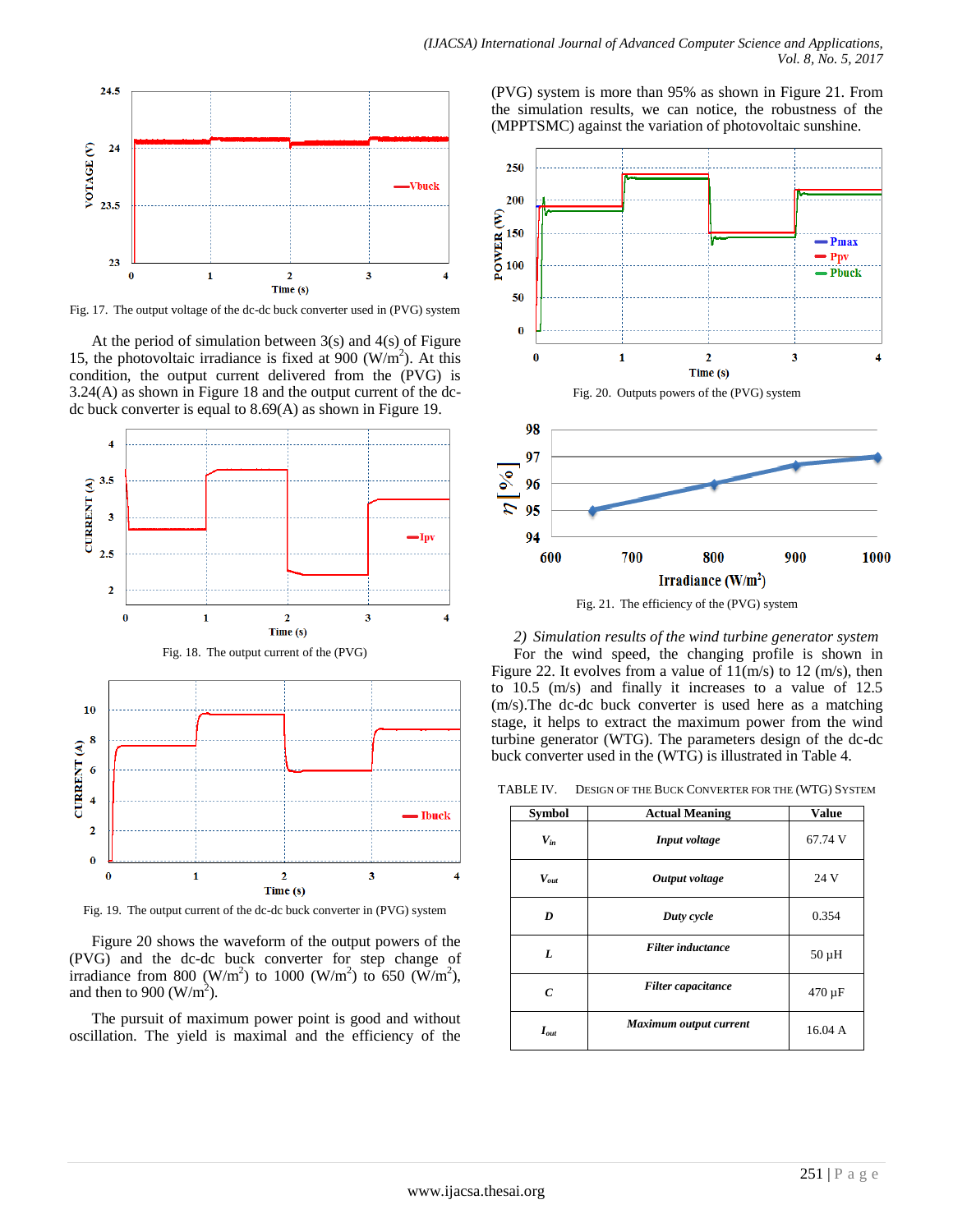

Figure 23 shows the variations of the Wind turbine power coefficient C<sub>P</sub> under different levels of wind speed. The variation of the tip speed ratio under different levels of wind speed is illustrated in Figure 24.



Fig. 24. Tip speed ratio (TSR) of the (WTG)



Fig. 25. The output current of the dc-dc buck converter used in (WTG) system

At the period of simulation between 3(s) and 4(s) of Figure 22, the wind speed is fixed at  $12.5$ (m/s). At this condition, the output current of the dc-dc buck converter is equal to 16.02(A) as shown in Figure 25.



Fig. 26. The output voltage of the dc-dc buck converter used in (WTG) system

The output voltage of the buck converter used in the (WTG) is illustrated in Figure 26, and we can notice that the value is nearly stable at 24(V).

Figure 27 shows the waveform of the output powers of the (WTG) and the dc-dc buck converter for step change of wind speed from  $11(m/s)$  to  $12(m/s)$  to  $10.5(m/s)$ , and then to 12.5 (m/s).



Fig. 27. Output powers of the (WT) and the dc-dc buck converter used in (WTG) system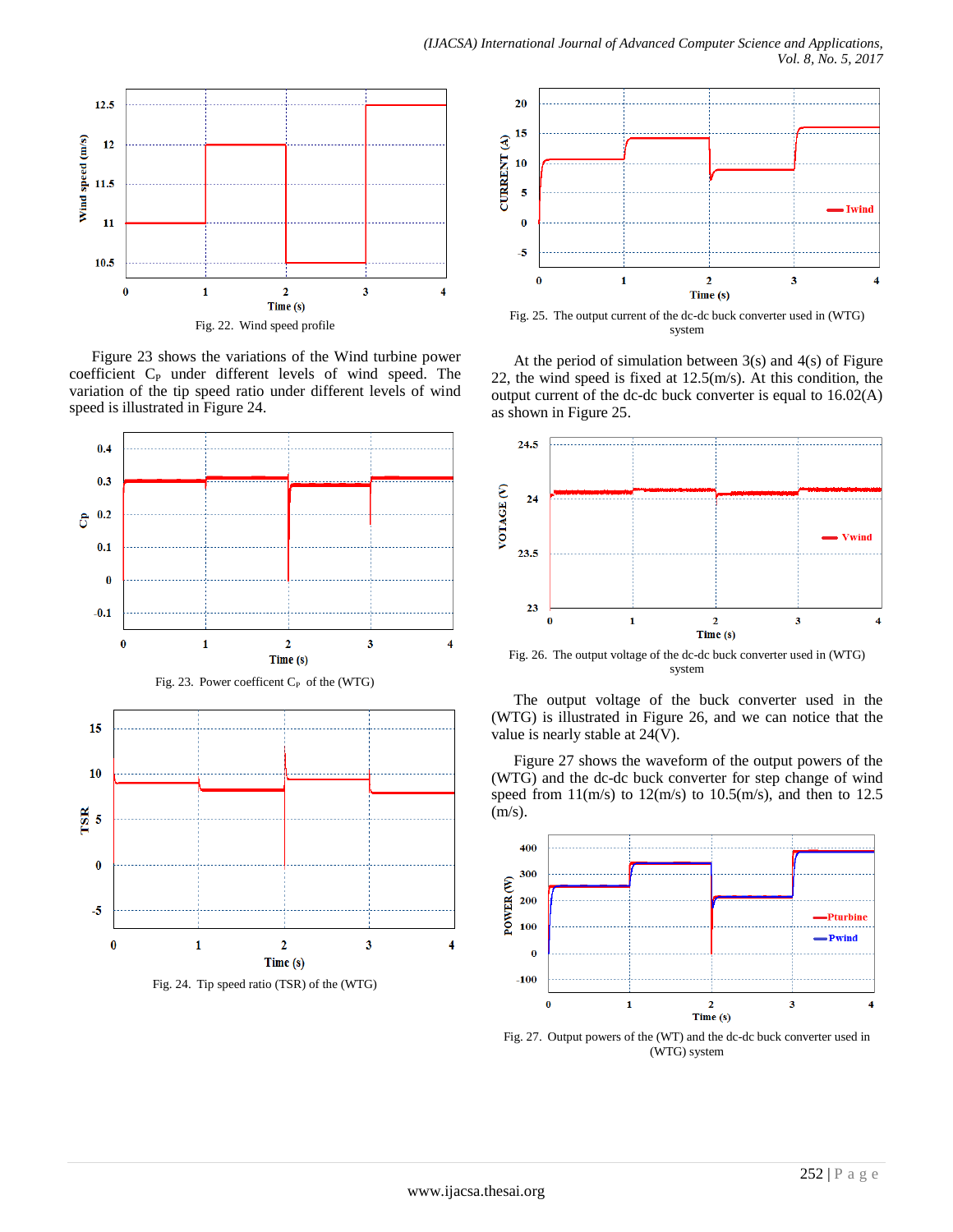The pursuit of maximum power point is good and without oscillation. The yield is maximal and the efficiency of the (WTG) system is more than 98% as shown in Figure 28. From the simulation results, we can notice, the robustness of the (MPPTCC) against the variation of wind speed.



*3) Simulation results of the hybrid power system*

The output voltage which is obtained from the (PVG)/(WTG) hybrid system, is illustrated in Figure 29. We can notice that the output voltage  $V_{hydrid}$  of the combined sources is equal to the output voltages of the two buck converters used in (PVG) and (WTG). The output voltage  $V<sub>hwdrid</sub>$  of the combined sources is nearly stable at 24 (V).



Fig. 29. Output voltage the combined sources

Figure 30 point out the simulation results of the output current of combined sources  $I_{hybrid}$ . We can deduce that when the climate factors changes, the output current  $I_{hybrid}$  is less than  $30(A)$  and more than  $5(A)$ .



Fig. 30. Output currents the combined sources

Figure 31 shows the simulation results of the output powers which is obtained from the (PVG)/(WTG) hybrid system for varying sunshine values  $(800 \text{W/m}^2, 1000 \text{W/m}^2, 650 \text{W/m}^2, 650 \text{W/m}^2)$  $900 \text{W/m}^2$ ) and varying wind speed (11 m/s, 12 m/s, 10.5 m/s and 12.5 m/s). We can notice that, the hybrid power is equal to the sum of the two powers delivered by the two sources.



Fig. 31. Output powers of the (PVG)/(WTG) hybrid system

*4) Simulation results of the the dc-link boost output voltage control*

The dc-link voltage control is based on (PI) controller and the current loop is based on the sliding mode control (SMC). The Proportional Integral controller is having the following parameters: the gain  $K = 0.01$  and the time constant T=0.0001s. The parameters design of the dc-dc boost converter used in this paper is illustrated in Table 5.

TABLE V. DESIGN OF THE BOOST CONVERTER

| <b>Symbol</b> | <b>Actual Meaning</b>     | <b>Value</b> |
|---------------|---------------------------|--------------|
| $V_{in}$      | Input voltage             | 24 V         |
| $V_{out}$     | Output voltage            | 570V         |
| D             | Duty cycle                | 0.957        |
| L             | <b>Filter</b> inductance  | $2.7 \mu H$  |
| C             | <b>Filter</b> capacitance | $47 \mu F$   |
| $I_{out}$     | Maximum output current    | 0.965A       |

Figure 32 illustrates the average output current of the dc-dc boost converter, which is stable at the value of 0.965(A). At the end of the simulation, results have confirmed the utility of the (SMC) approach. The output voltage of the dc-dc boost converter reaches the reference value after 0.043(s) and stabilises at 570 (V) as shown in Figure 33.



Fig. 32. The output current of the dc-dc boost converter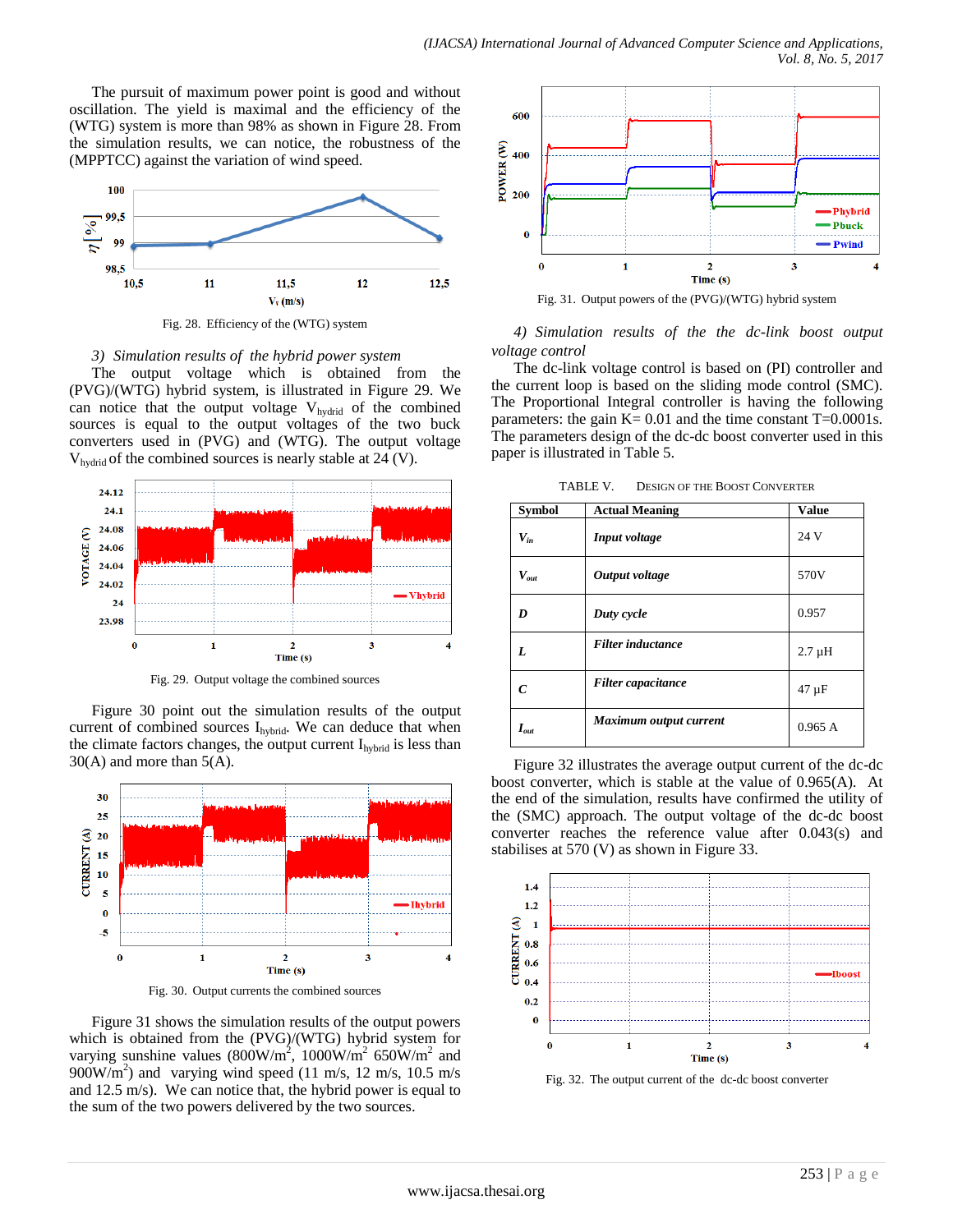

Fig. 33. The output voltage of the dc-dc boost converter



Fig. 34. The output power of the dc-dc boost converter

In another hand, the average output power  $P_{boost}$  value at the output of the dc-dc boost converter is equal to 547.89(W) as shown in Figure 34. From this we can deduce, that the specifications of the design are respected.

#### VII. CONCLUSION

In this paper, the modeling and simulation of standalone (PVG)/(WTG) hybrid power generation system has been proposed by integrating a power electronic converters to permit the good exploitation of this new electricity production unit. The proposed hybrid power system has been implemented under PSIM environment.

A control strategy based on MPPT sliding mode control (MPPTSMC) using the (P&O) algorithm was developed in order to control the output power of the photovoltaic unit , which comprises a photovoltaic generator (PVG), a dc-dc buck converter that is able to step-down the output load voltage. In another hand, MPPT based on current control (MPPTCC) is used for the wind turbine generator (WTG). In order to control the dc-link voltage at desired and stable value, a dc-dc boost converter is intercalated, in cascade with the output of the combination of the two sources and a sliding mode controller (SMC) was used to obtain the desired output voltage. The configuration proposed in this article plays the role of a small unit of energy production and represent a good solution for standalone applications.

In the future work, we will try to integrate the proposed architecture studied in this paper, in water pumping station intended for rural areas.

#### **REFERENCES**

- [1] Andre Malheiro, Pedro M. Castro, Ricardo M. Lima, and Ana Estanqueiro, "Integrated sizing and scheduling of wind/PV/diesel/battery isolated systems", Renewable Energy, Vol. 83, pp. 646-657, April 2015.
- [2] M. H. Nehrir, C. Wang, K. Strunz, H. Aki, R. Ramakumar, J. Bing, Z. Miao, and Z. Salameh, "A review of Hybrid Renewable/Alternative Energy Systemsfor Electric Power Generation: Configurations, Control, and Applications", IEEE Transactions On Sustainable Energy,Vol .2 , No .4, pp . 392-403, November 2011.
- [3] S. Aissou, D. Rekioua, N. Mezzai, T. Rekioua and S. Bacha, "Modeling and control of hybrid photovoltaic wind power system with battery storage", Energy Conversion and Management ,Vol .89, pp . 615-625, October 2014.
- [4] Danvu Nguyen and Goro Fujita, "Analysis of sensorless MPPT method for hybrid PV–Wind system using DFIG Wind Turbines", Sustainable Energy, Grids and Networks, Vol .5, pp . 50-57, November 2015.
- Jayalakshmi N. S and D. N. Gaonkar, "Operation of Grid Integrated Wind/PV Hybrid System with Grid Perturbations", International Journal Of Renewable Energy Research , IJRER, Vol .5, No .4, pp . 1106-1111, November 2015.
- [6] Dezso Sera, Member, Laszlo Mathe, Tamas Kerekes, Sergiu Viorel Spataru and Remus Teodorescu, "On the Perturb-and-Observe and Incremental Conductance MPPT Methods for PV Systems", IEEE Journal Of Photovoltaics, Vol. 3, No. 3, pp. 1070-1078, July 2013.
- [7] A. Zegaoui, M. Aillerie, P. Petit, J.P. Sawicki, J.P. Charles and A.W. Belarbi, "Dynamic behaviour of PV generator trackers under irradiation and temperature changes", Solar Energy, Vol.89, pp 2953-2964, Septembre 2011.
- [8] Dipesh Kumar, and Kalyan Chatterjee, A review of maximum power point tracking algorithms for wind energy systems, Renewable and Sustainable Energy Reviews, Vol. 55:957-970, March 2016.
- Adam Mirecki, Xavier Roboam and Frdric Richardeau. Architecture Complexity and Energy Efficiency of Small Wind Turbines. IEEE Transactions on Industrial Electronics, 2007, Vol.54 (1), pp.660 – 670.
- [10] Emilio Mamarelis, Giovanni Petrone, and Giovanni Spagnuolo, "Design of a Sliding-Mode-Controlled SEPIC for PV MPPT Applications", IEEE Transactions On Industrial Electronics, Vol. 61, No. 7, pp. 3387-3398, JULY 2014.
- [11] Reham Haroun, Angel Cid-Pastor, Abdelali El Aroudi, and Luis Martinez-Salamero, "Synthesis of Canonical Elements for Power Processing in DC Distribution Systems Using Cascaded Converters and Sliding-Mode Control", IEEE Transactions On Power Electronics, Vol. 29, No. 3, pp. 1366-1381, March 2014.
- [12] Chen-Chi Chu and Chieh-Li Chen, "Robust maximum power point tracking method for photovoltaic cells: A sliding mode control approach", Solar Energy, Vol. 83, pp. 1370–1378, March 2009.
- [13] H. Afghoul, D. Chikouche, F. Krim and A. Beddar, "A novel implementation of MPPT sliding mode controller for PV generation systems", EuroCon 2013, Zagreb, Croatia, pp. 789-794, 1-4 July 2013.
- [14] M. G. Villalva, et al., "Comprehensive Approach to Modeling and Simulation of Photovoltaic Arrays," Power Electronics, IEEE Transactions on, vol. 24, pp. 1198-1208, 2009.
- [15] G. Walker, "Evaluating MPPT converter topologies using a MATLAB PV model," Journal of Electrical & Electronics Engineering, Australia, vol. 21, pp. 49-56, 2001.
- [16] M.Mansour, M.N.Mansouri, and M.F.Mmimouni, Study and Control of a Variable-Speed Wind-Energy System Connected to the Grid, International Journal Of Renewable Energy Research, Vol. 1(Issue 2):96-104, 2011.
- [17] Louar Fateh, Ouari Ahmed, Omeiri Amar, Djellad Abdelhak And Bouras Lakhdar, "Modeling and control of a permanent magnet synchronous generator dedicated to standalone wind energy conversion system",Frontiers in Energy, Vol.10, No.2, pp.155-163, June 2016.
- [18] D. W. Hart, "Power Electronics', McGraw Hill, 2011.
- [19] N. Mohan, Tore M. Undeland, William P. Robbins, "POWER ELECTRONICS:Converters, Applications, and Design", John Wiley & Sons, 2003.